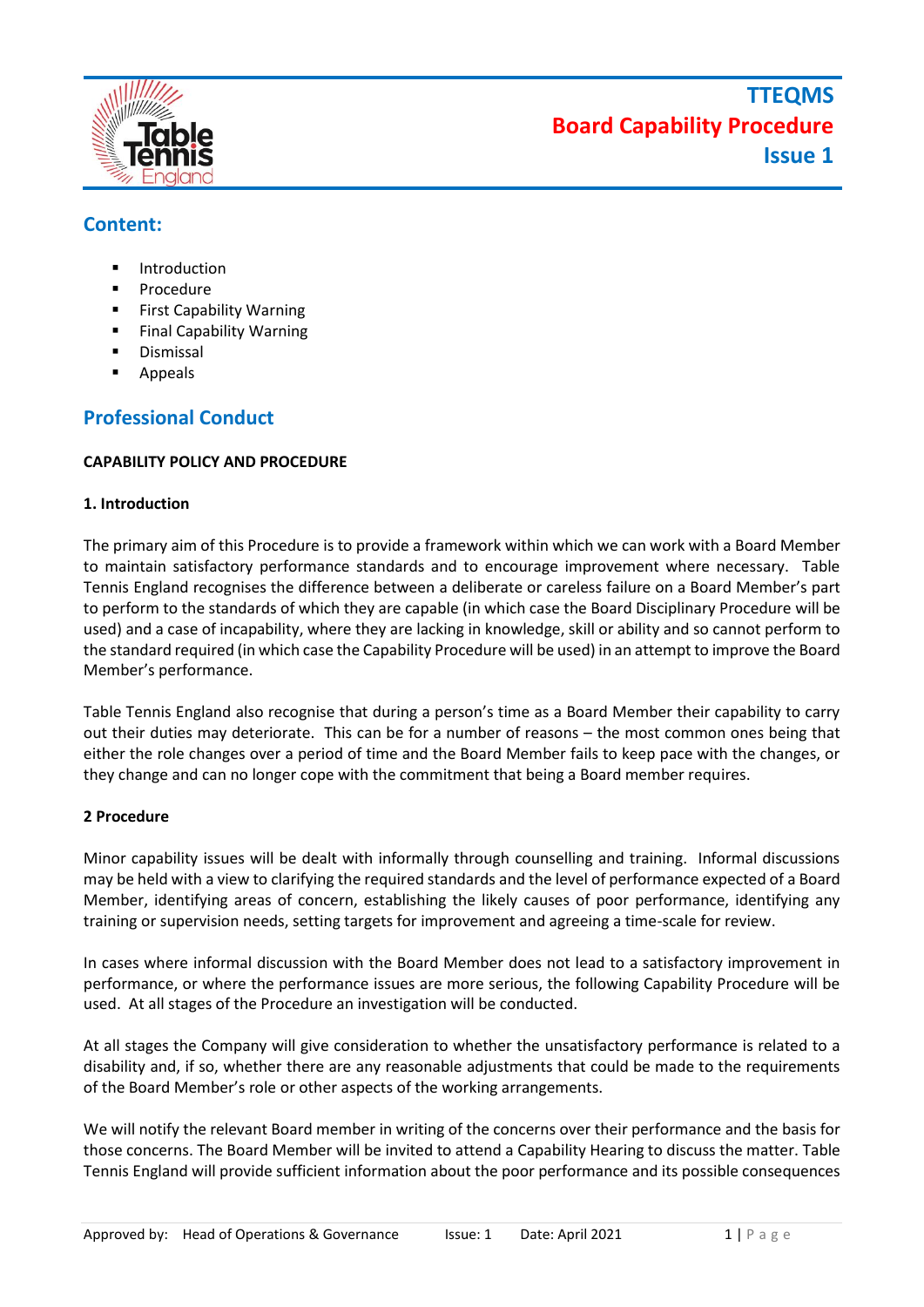



to enable the Board Member to prepare to answer the case. This will include the provision of written evidence where appropriate.

Having given the Board Member reasonable time to prepare their case, a formal Capability Hearing will then take place, conducted by the Senior Independent Director, at which the Board Member will be given the chance to respond. The Board Member has the right to be accompanied, if requested, by another Board Member of their choice. The Board member must make every effort to attend that Hearing.

The purposes of the Capability Hearing include:

- to set out the required standards that Table Tennis England considers Board Member should meet.
- to establish the likely causes of poor performance (including any reasons why any measures taken so far have not led to the required improvement).
- to allow the Board Member the opportunity to explain the poor performance; and
- to ask any relevant questions.
- to discuss measures, such as additional training or supervision, which may improve the Board Member's performance.
- to set targets for improvement; and
- to set a reasonable time-scale for review (reflecting the circumstances of the case).

In a case where dismissal is proposed, the purposes of the Capability Hearing also include:

- to establish whether there are any further steps that could reasonably be taken to rectify Board Member's poor performance.
- to establish whether there is any reasonable likelihood of the required standards of performance being met within a reasonable time; and
- to discuss whether there is any practical alternative to dismissal.

Following the Capability Hearing, Table Tennis England will decide whether or not formal performance action is justified and, if so, the Board Member will be informed in writing of Table Tennis England's decision in accordance with the Stages set out below and notified of the Board Member's right to appeal against that decision.

#### **2.1 Stage 1: First Capability Warning**

This will set out the areas which have not been met for the required performance standards and targets for improvement. It will also include any measures, to be taken with a view to improving the performance, such as additional training or supervision, and a timescale for review and the likely consequences of failing to improve to the required standards within the review period. The First Capability Warning will be recorded but nullified after six months, subject to satisfactory performance.

The Board Member's performance will be monitored and, at the end of the review period, Table Tennis England will write to the Board Member to advise of the next stage. If Table Tennis England are satisfied with the performance, no further action will be taken. If Table Tennis England are not satisfied with the performance, the matter may be progressed to Stage 2 or, if Table Tennis England feel that there has been a substantial but insufficient improvement, the review period may be extended.

### **2.2 Stage 2: Final Capability Warning**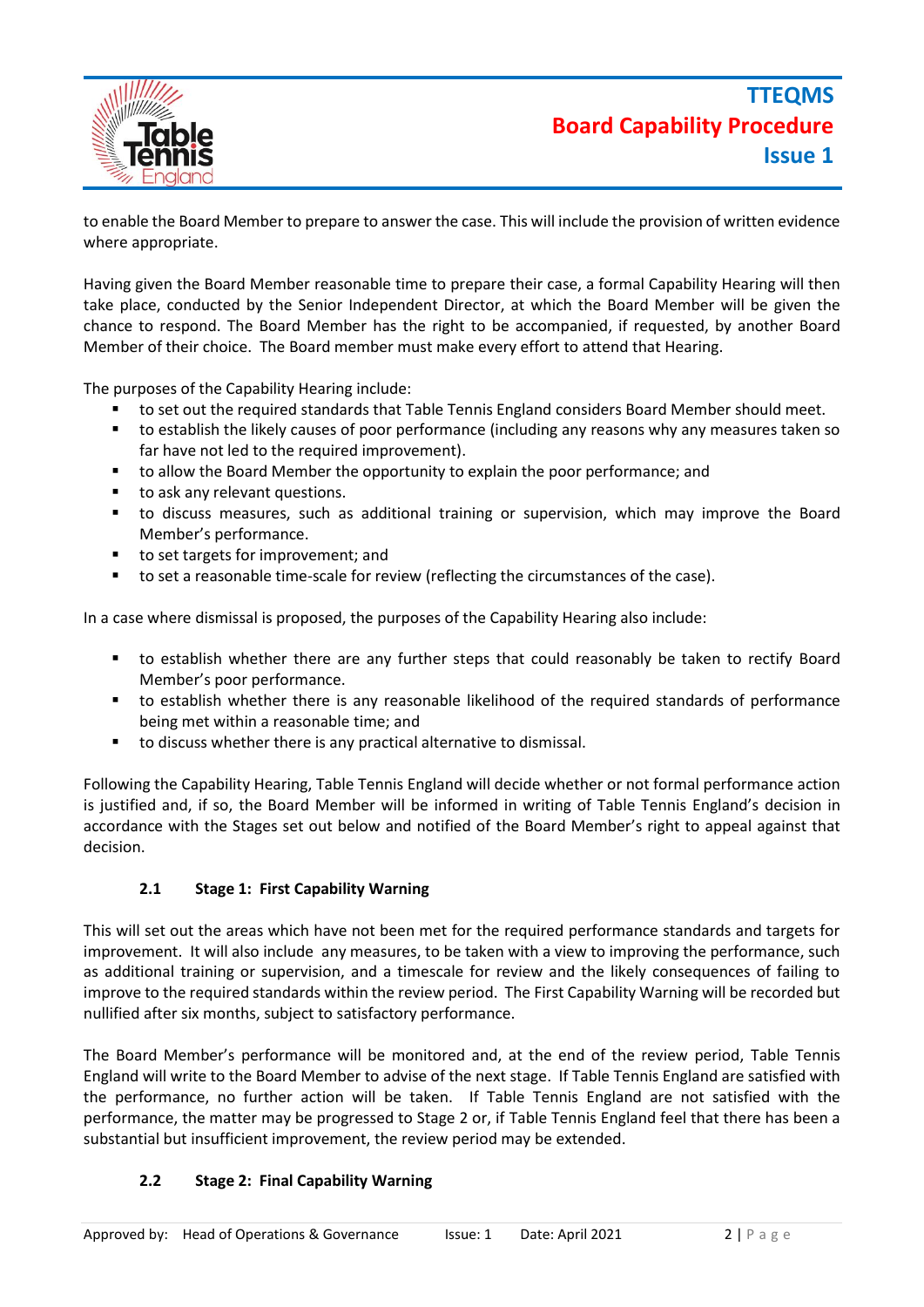

# **TTEQMS Board Capability Procedure Issue 1**

Failure to improve performance in response to the Procedure so far or a first instance of serious poor performance will result in a Final Capability Warning being issued. This will set out the areas in which the Board Member has still not met the required performance standards and targets for improvement. It will also include any measures, to be taken with a view to improving the performance, such as additional training or supervision, a further timescale for review and the likely consequences of failing to improve to the required standards within the review period. i.e., that dismissal maybe a possible outcome. The Final Capability Warning will be recorded but nullified after 12 months, subject to satisfactory performance.

Board Member's performance will again be monitored and, at the end of the further review period, Table Tennis England will write to the Board Member to advise of the next stage. If Table Tennis England are satisfied with the performance, no further action will be taken. If Table Tennis England are not satisfied with the performance, the matter may be progressed to Stage 3 or, if Table Tennis England feels that there has been a substantial but insufficient improvement, the review period may be extended.

### **2.3 Stage 3: Dismissal**

Failure to improve performance in response to the Procedure so far may result in the Board invoking Article 26.1 where a majority of the Board request the Board Member to resign.

### **2.4 Appeals**

The Board Member may appeal against any decision under this Capability Procedure, including dismissal. The Board Member must write to the Chairperson, within five working days of the decision, and state the grounds for appeal.

The Board Member will be invited to attend an appeal hearing chaired by the Chairperson. At the appeal hearing, the Board member will again be given the chance to state their case and will have the right to be accompanied by a Board Member of their choice. Following the appeal hearing the Board Member will be informed in writing of the results of the Hearing.

The Company's decision on an appeal will be final.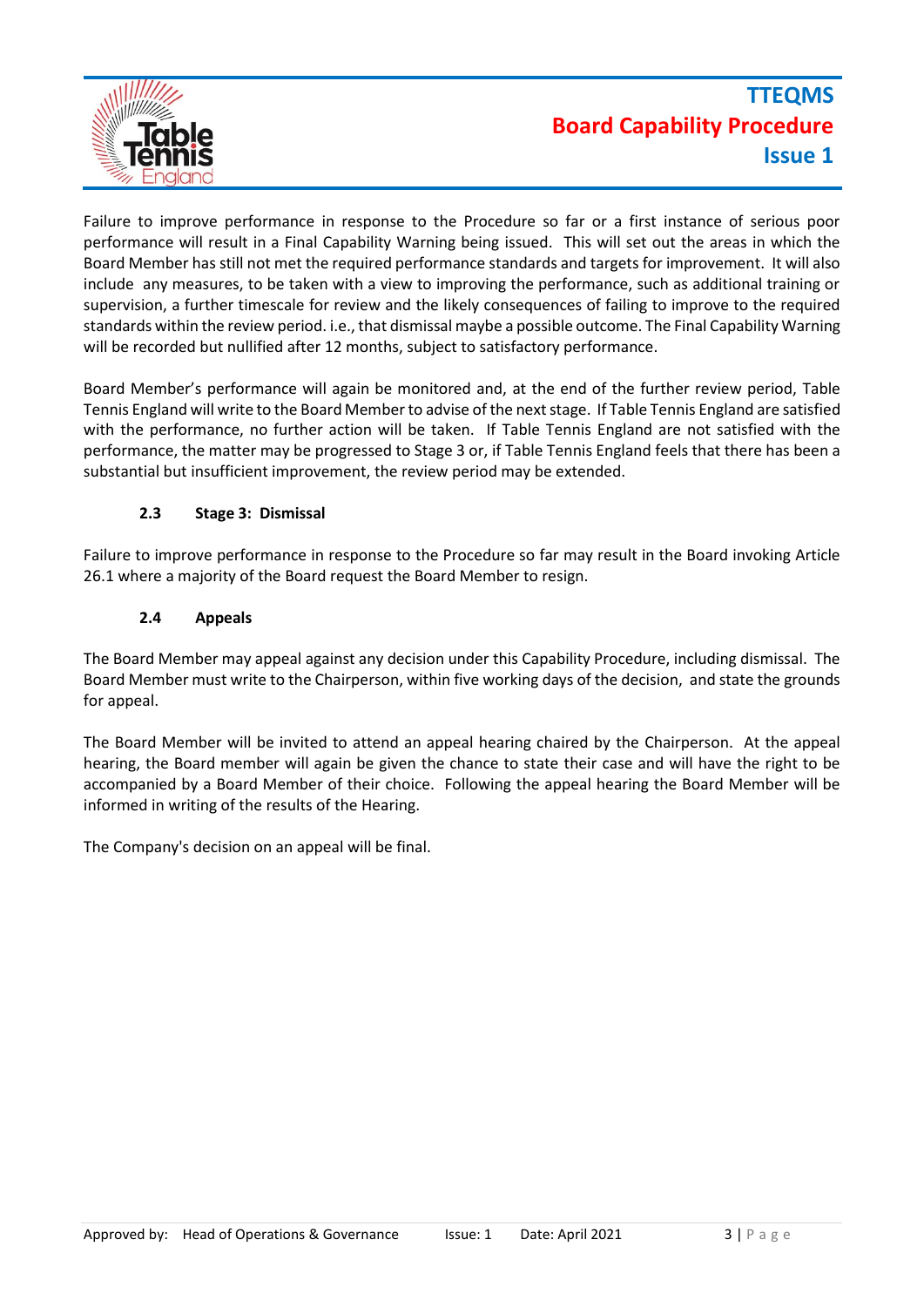



### **Summary**



### **Detail**

| <b>Associated Documentation</b>          |                                     |  |  |
|------------------------------------------|-------------------------------------|--|--|
|                                          | <b>Board Guidance Pack</b>          |  |  |
|                                          | <b>Board Disciplinary Procedure</b> |  |  |
|                                          | <b>Board Grievance Procedure</b>    |  |  |
| <b>Associated Guidance / Legislation</b> |                                     |  |  |
|                                          | n/a                                 |  |  |
|                                          |                                     |  |  |

## **Training on this procedure is required for:**

■ All Board members